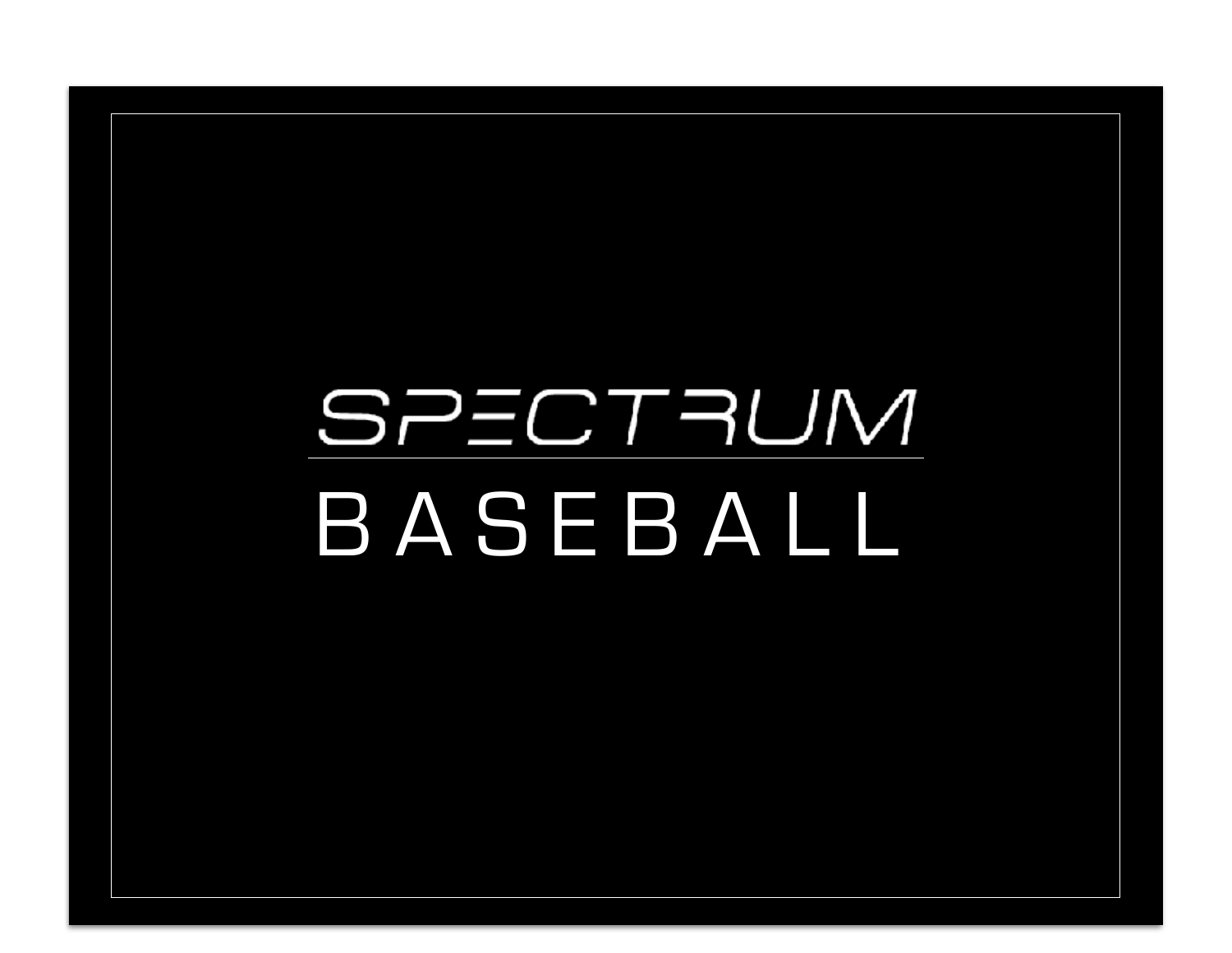# **BASEBALL PERFORMANCE TRAINING**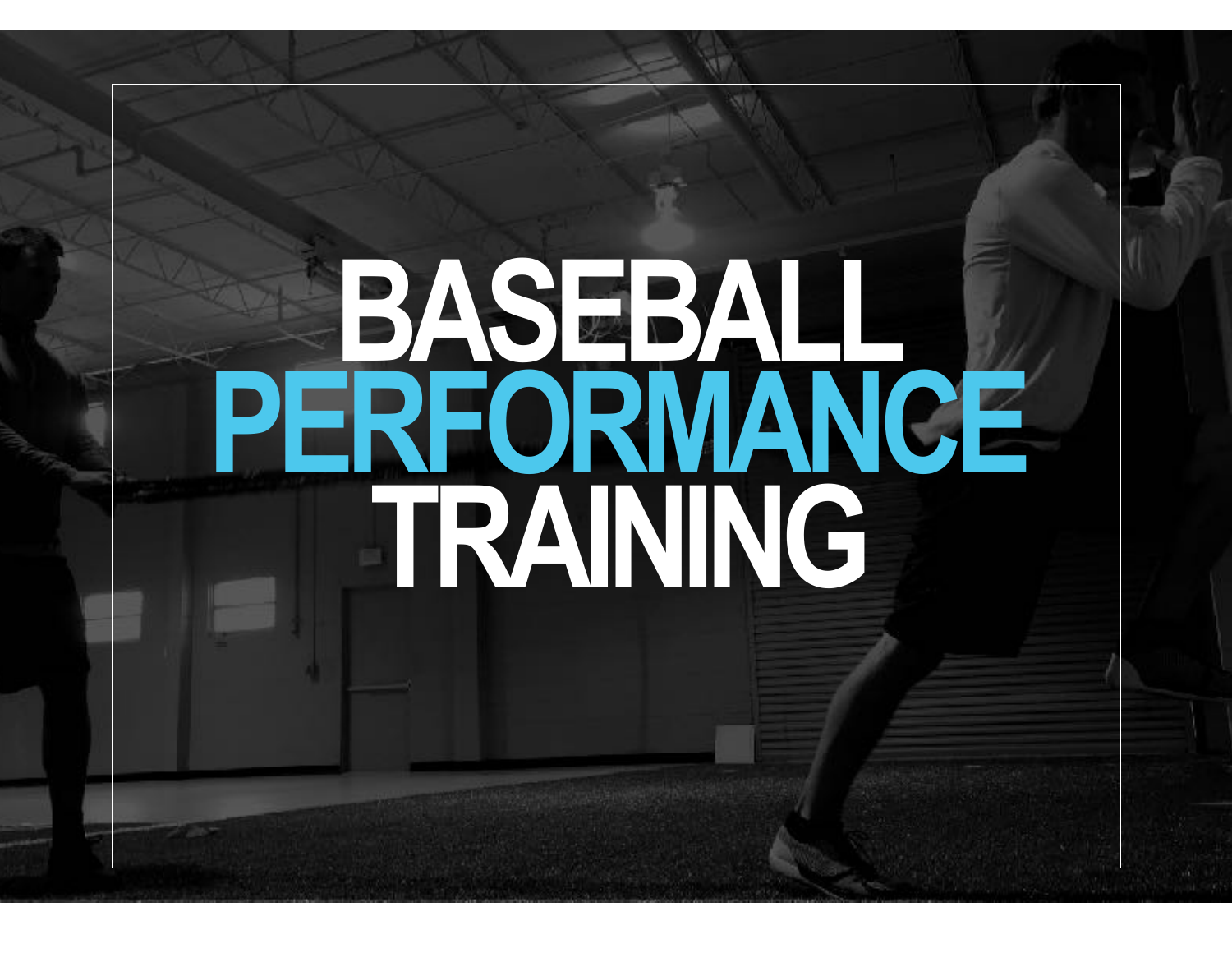#### **PERFORMANCE STRATEGIES**

#### **SPECTRUM INTRO PG 4**

Individual Training Programs Our Team The System

#### **THE APPROACH PG 6**

Baseball Specific Performance Training Nutrition Physical Therapy

#### **PROGRAM OPTIONS** PG 7

**Assessments** Training Body Composition Rehabilitation Massage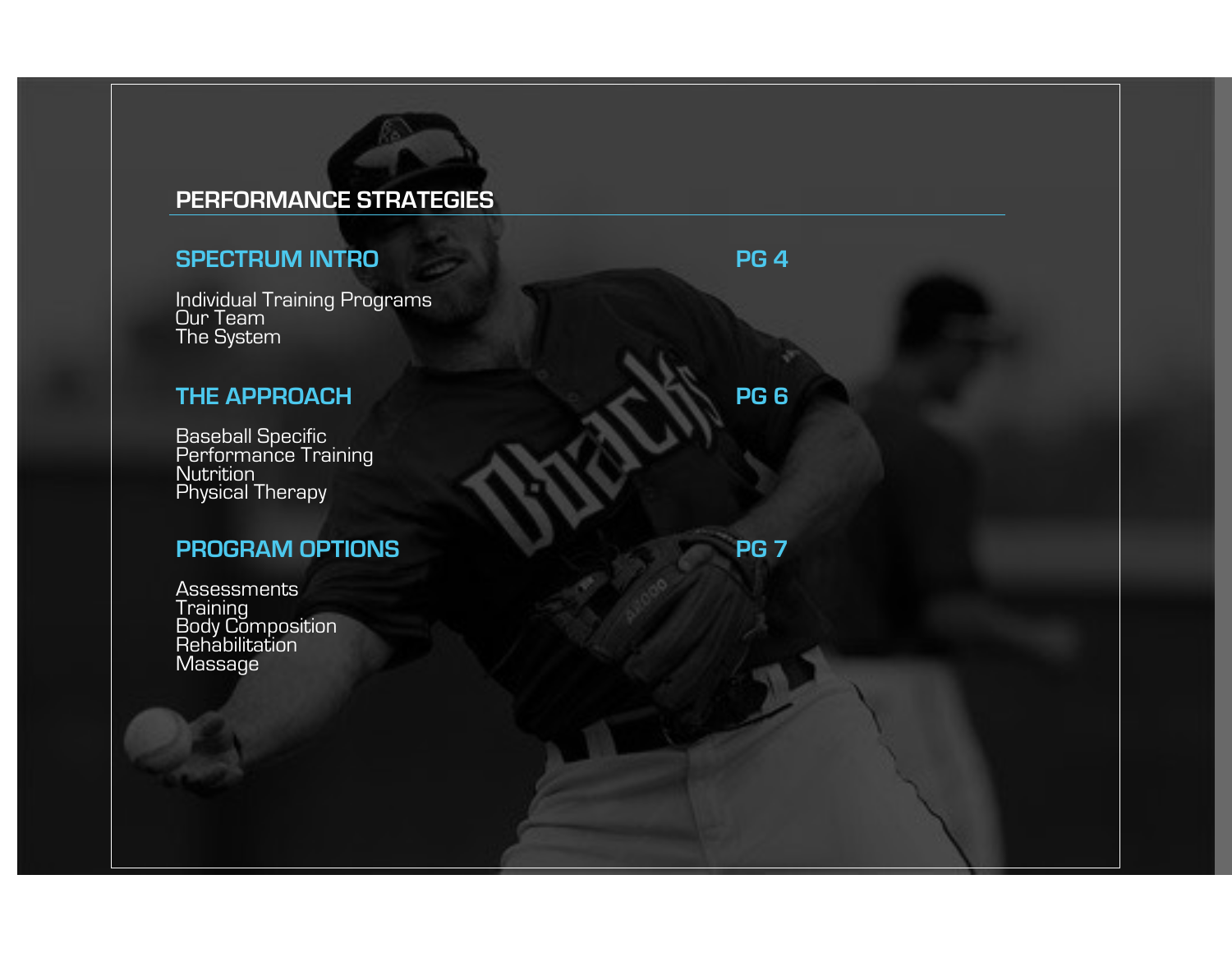## SPECTRUM

Whether you are preparing for a season, a scout day, or looking to integrate a year round strength and conditioning program we can help you.

We are driven to improve athletic performance by means of strict, scientifically valid, evidence-based practices. The SPECTRUM methodology leaves nothing unturned, and we stay on the cutting edge of research and best practices related to performance training to maximize each athlete's potential.

Our Baseball-specific program emphasizes the key components of power, rotation and explosive movements. Whether it's improving your body composition, flexibility, strength, or speed, our team of specialists will design an individualized performance strategy aimed to improve your baseball performance. Baseball Performance Training with SPECTRUM will help take your game to the next level, whether you are working the minor league system, a potential draft pick, **44 and 1999, 1999, 1999, 1999, 1999, 1999**<br>or a college standout.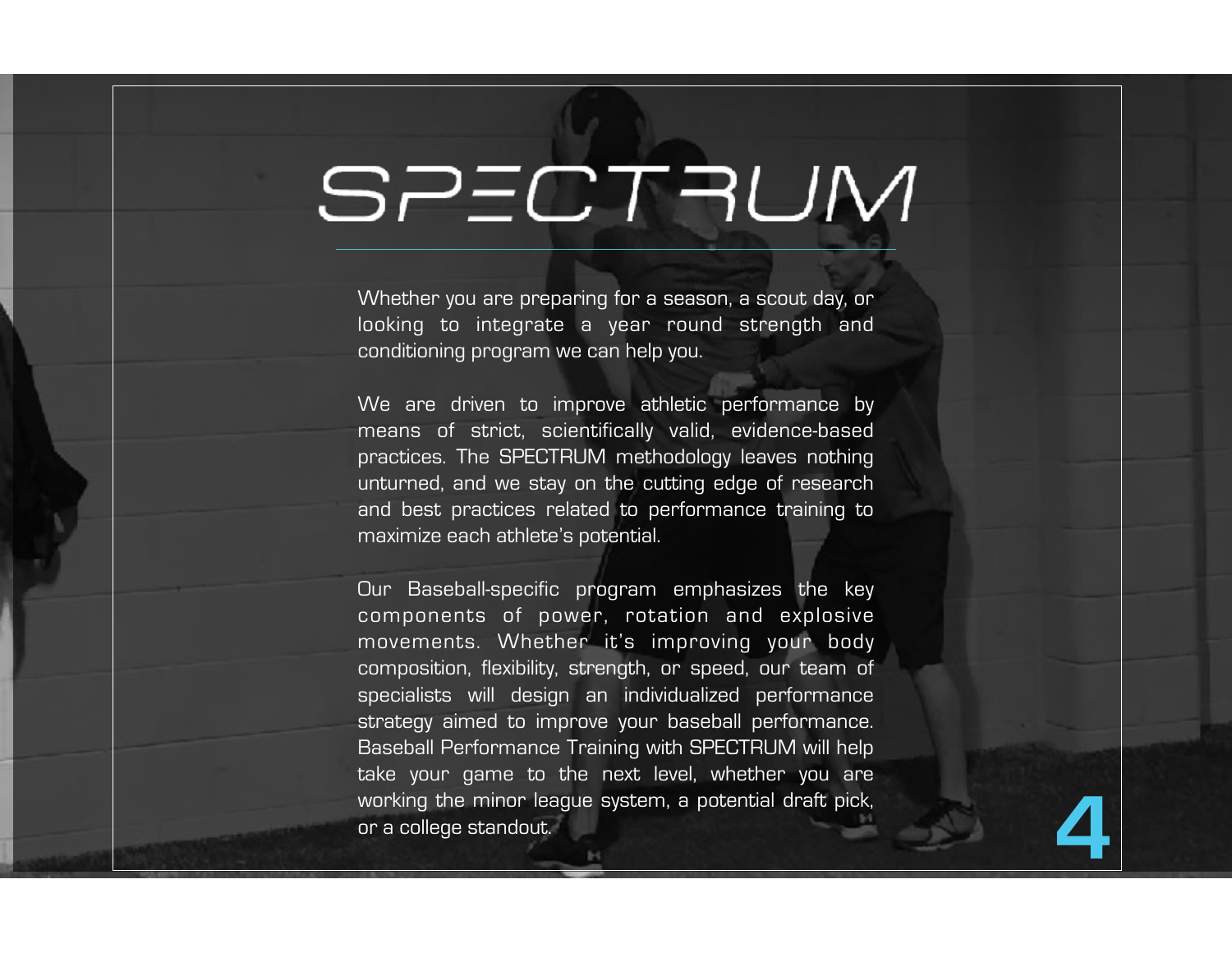#### INDIVIDUAL TRAINING

Our customized programs assess the needs of each individual athlete that allows us to develop the most appropriate training system and combine it with a nutritional strategy to reach optimal results. After assessing an athlete, our specialists will determine muscular imbalances and strength deficiencies and design an individualized program that enhances efficient and powerful movements necessary for their specific position.

#### OUR TEAM

Our integrated team of specialists will design and implement baseball specific programs for teams and players performing at the top level. Our team of Performance Specialists, Orthopedics, Physical Therapists, Massage Therapists and Nutritionists combine their expertise to develop a performance strategy that will optimally prepare each player.

#### THE SYSTEM

 The SPECTRUM system consists of performance training, nutrition, injury prevention and regeneration. This optimal system allows our athletes to consistently gain an athletic edge over the competition. We implement individualized corrective exercise strategies that will reduce injury potential and increase career longevity. Our ability to integrate speed, power and conditioning, and combine it with advanced nutrition and recovery techniques will enhance our athletes baseball performance.

### **PERFORM** SPECTRUM BASEBALL

**ENHANCE** 

**ASSESS**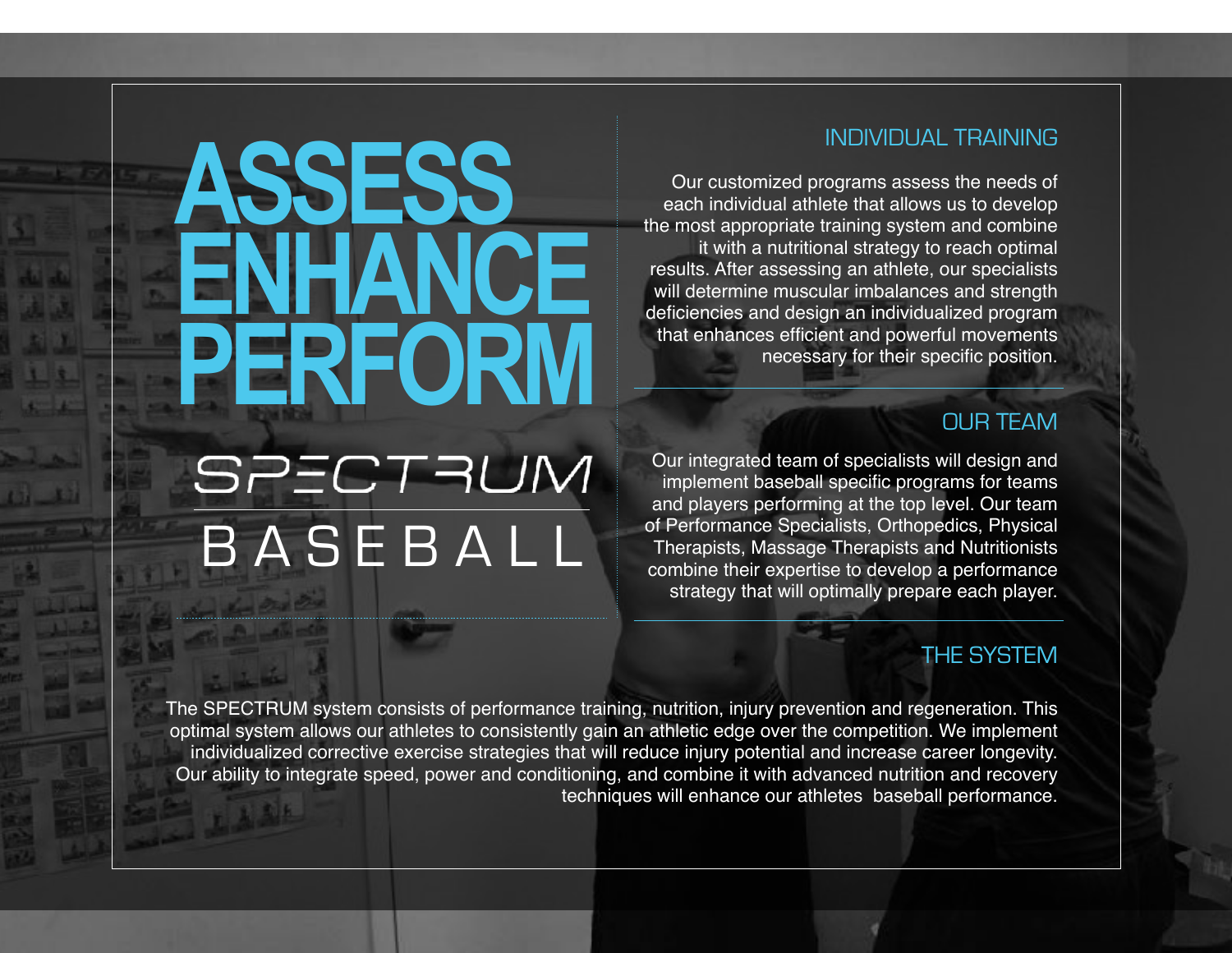#### **BASEBALL APPROACH**

**Speed. Strength. Power. Agility.**Through the development of functional strength and power, we are able to increase the speed at which athletic movements are performed. With these considerations, our athletes are able to enhance their athletic longevity and achieve peak performance.

The SPECTRUM Elite Baseball Performance Training Program is a movement-based, position specific, power oriented strategic training system designed to prepare athletes for their upcoming season. Our evidence-based program will educate and prepare you for the great physical and mental demands of baseball, and allow you to be the best performance asset to your team.

#### **INTEGRATED APPROACH**

#### **PERFORMANCE TRAINING**

- Speed and Agility
- Rotational Power<br>- Mobility
- 
- Core Strength Recovery
- 

#### **NUTRITION**

- Body Composition
- Game-day
	- **Strategies**
- Pre/Post Options

#### **PHYSICAL THERAPY**

- Movement Screening
- Post Season Evaluations Injury and Surgery
- **Rehabilitation**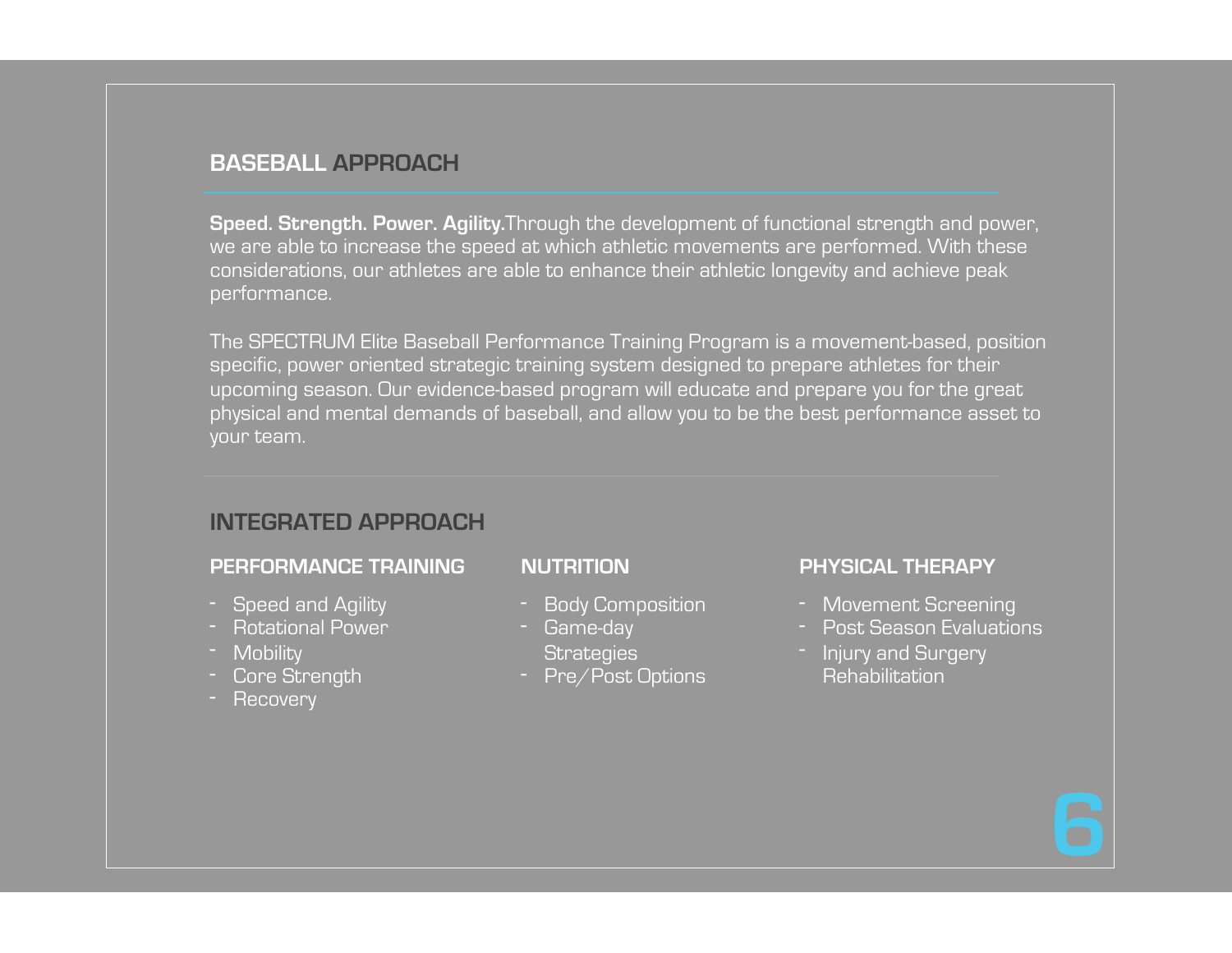#### **BASEBALL PERFORMANCE PACKAGE**

- PHYSICAL THERAPY. Each athlete will be put though a series of assessments to identify your strengths, weaknesses, and injury risks to create an individual program.
- PERFORMANCE TRAINING. We have a 3-day per week option and a 5-day per week option.
- NUTRITION. Each athlete will receive monthly body composition screens, as well as our nutrition 101 program.

#### **PACKAGE ADD-ONS**

- PHYSICAL THERAPY. Any form of injury or rehabilitation treatment.
- NUTRITION. Pre and post training supplements, and weekly nutrition consults.
- MASSAGE THERAPY.

## **LENGTHEN YOUR CAREER AND TAKE YOUR GAME TO THE NEXT LEVEL. <sup>7</sup>**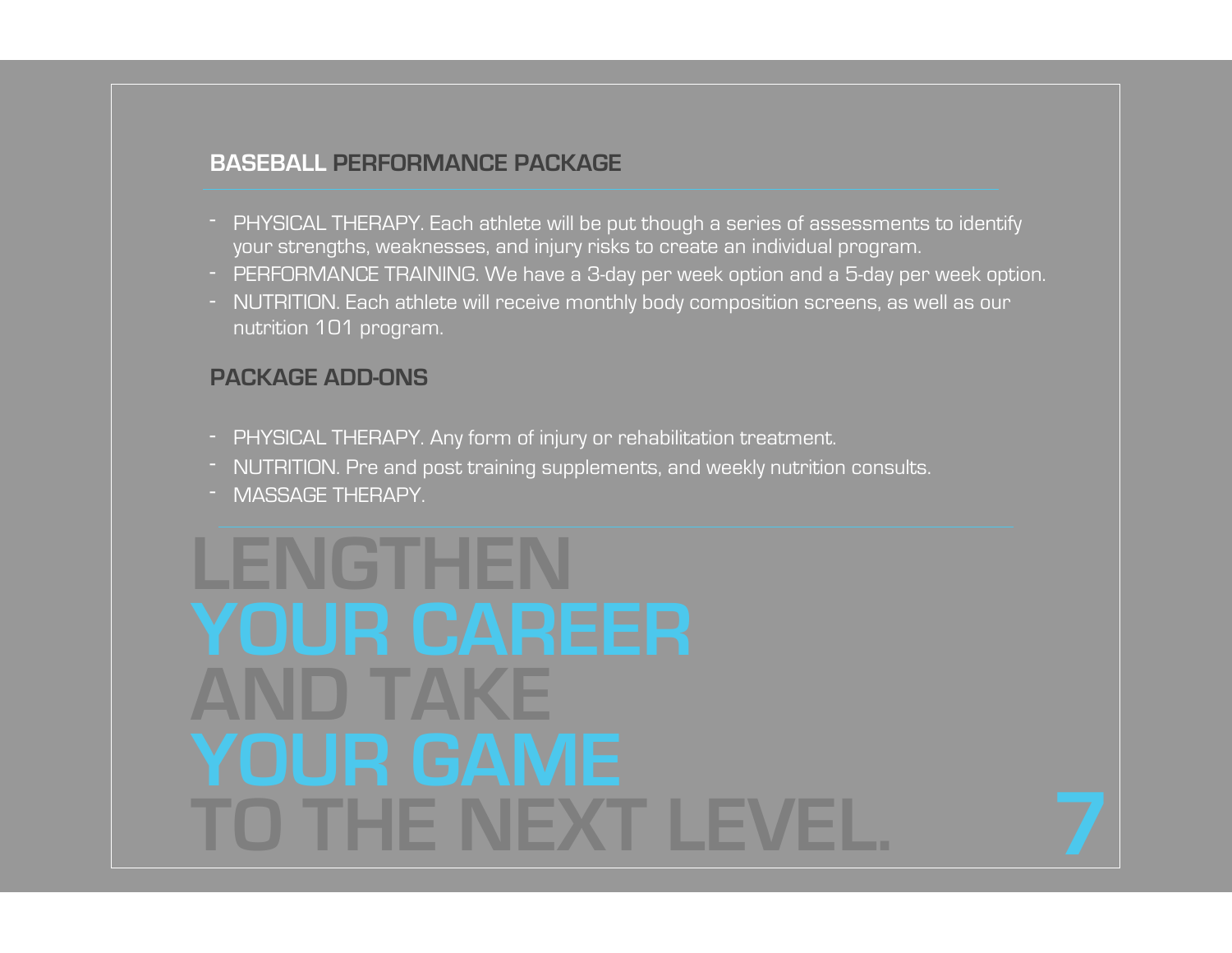## **WHAT WILL YOU DO THIS OFF-SEASON TO GET BETTER?**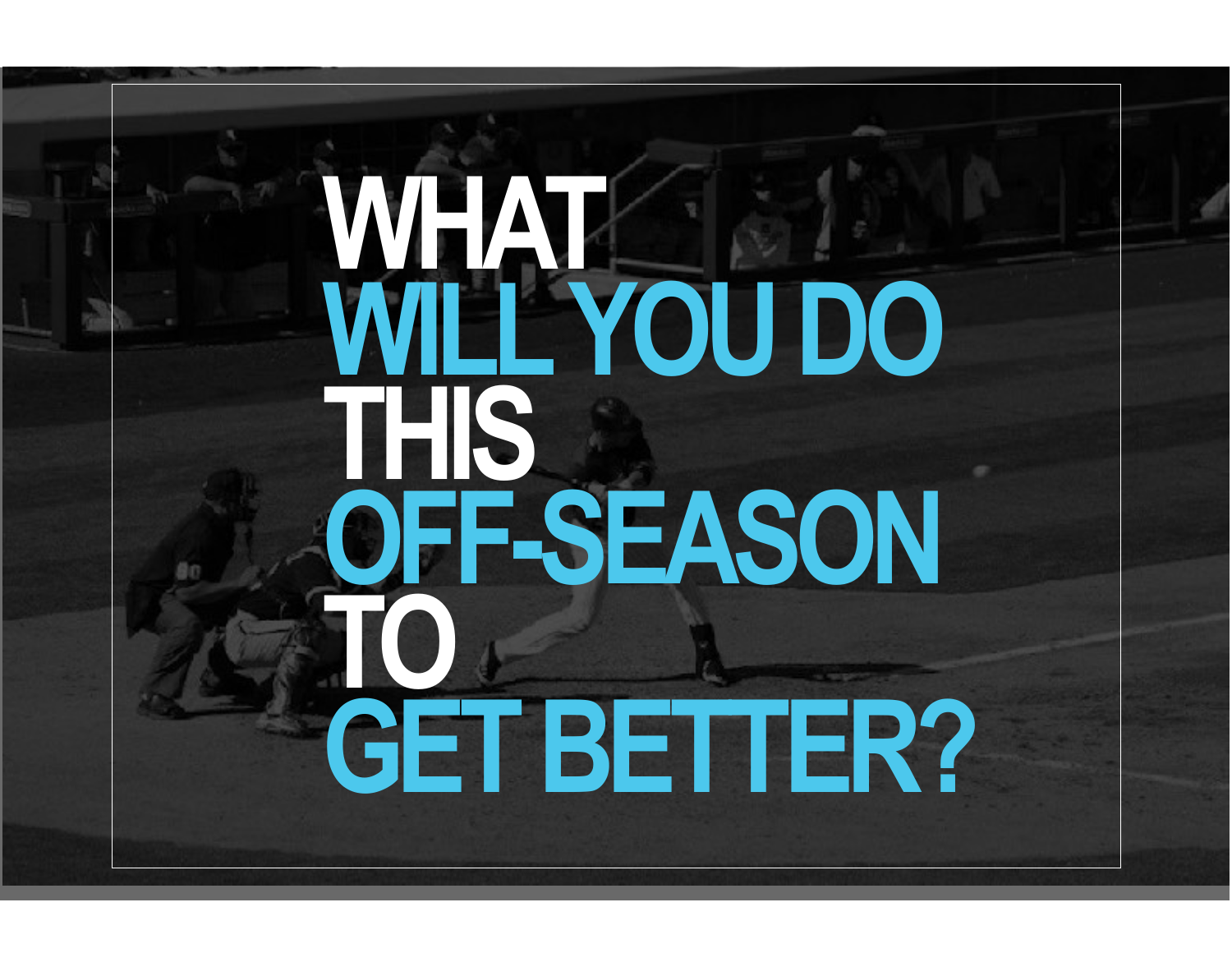### **ORLANDO, FL PRO OFF-SEASON**